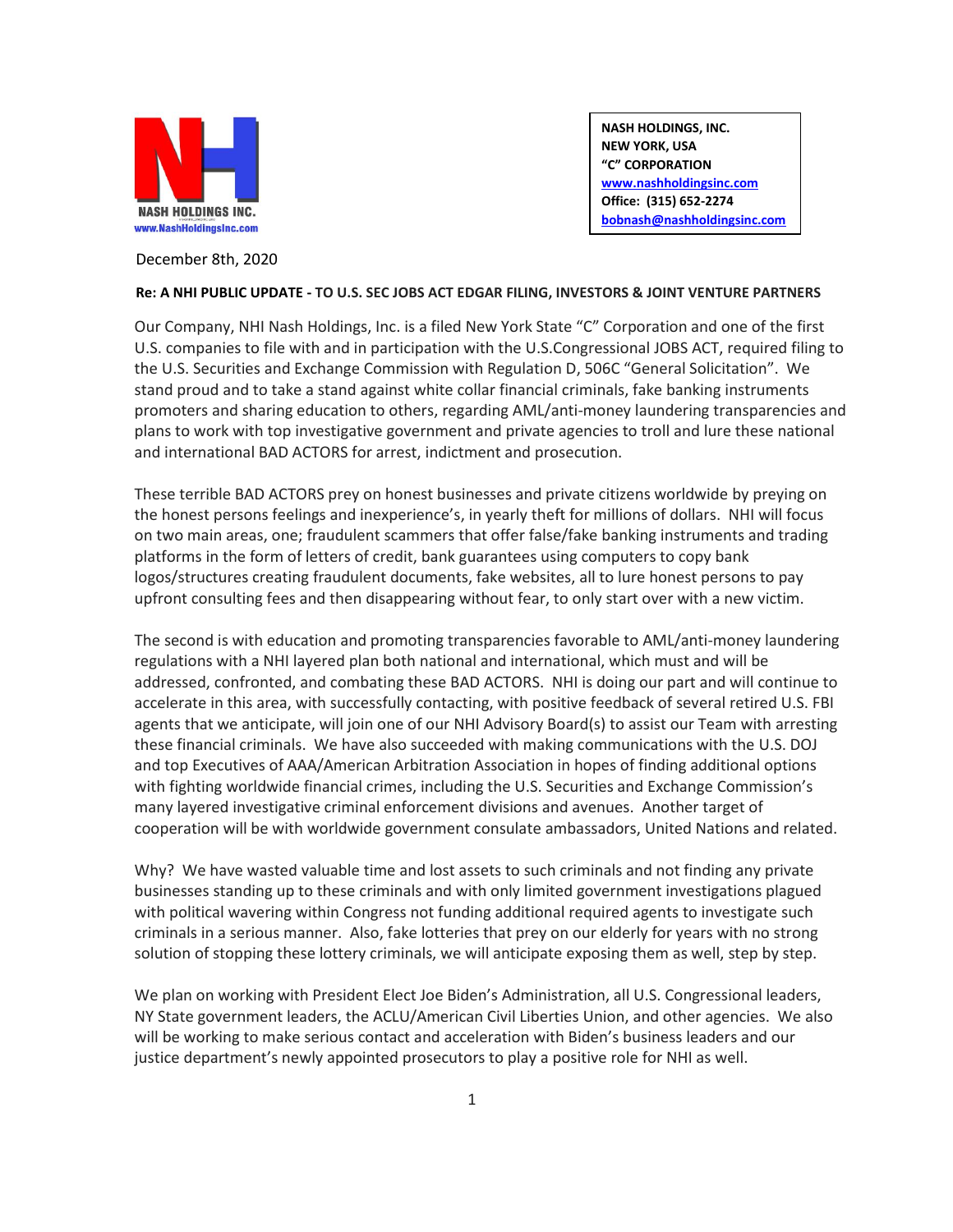

**NASH HOLDINGS, INC. NEW YORK, USA "C" CORPORATION [www.NashHoldingsInc.com](http://www.nashholdingsinc.com/)  Office: (315) 652-2274 [bobnash@nashholdingsinc.com](mailto:bobnash@nashholdingsinc.com)**

There are many areas we will be reaching out to in the new year with government strategies for economic growth, international governments, associations, international justice agencies, our U.S. Federal Banking, U.S. Treasury, World Banking, Central Banking, International Monetary Fund, United Nations Fund, FBI, Interpol, U.S. Homeland Security and other such agencies-associations.

NHI strongly believes all companies should pay at least five to ten percent on state/federal taxes making the nation economically stronger. It is better to offset tax rates with charitable contributions, but NOT with illegal offshore shell tax diversions, paying zero tax rates, which most large businesses and private wealth persons have been doing for decades, we also believe in a flat tax across the board for all citizens no matter what your income or wealth may be.

We anticipate *investing* in the fully regulated governmental digital banking, like the fully transparent Coinbase with their subsidiaries like USDC and USD Coin, a stable coin fully backed by the US dollar and developed by the CENTRE consortium. Coinbase customers with US dollar accounts may exchange 1 USDC for one *[US@1.00](mailto:US@1.00)* dollar, (and vice versa) on Coinbase in jurisdictions where USDC support is available. Also growing and educating ourselves with all aspects of the U.S. founded SWIFT.com digital services in Brussels, Belgium.

Finalizing this update, our Company is now in a new JVA/Joint Venture Agreement with several valued Partners. One that is over a four year relationship with face to face meetings in the UAE for anticipated full representation, with this Partner, who is fully approved/mandated with ADNOC/Abu Dhabi National Oil Corporation where NHI has been invited to be the North American marketing partner for, with this Partner. The relationship with ADNOC will only be through this Partner for it is their mandate. We anticipate using fully regulated, clear of all incumbencies and liens, as to anti-money laundering regulations with banking instruments, for our success in the trade of products with our UAE Partner, who is close and respected by the UAE Royal Families that controls ADNOC.

We have signed a JVA with a Partner who themselves, their immediate family and extended family are top financial planners, investors, and lawyers in London UK. Our Partner studied and received their degrees at NYU/New York University Manhattan and together we will receive and place into our private top banking accounts, letters of credit(s), bank guarantee(s) and related banking instruments/notes to leverage for NHI and our Partners, continuing additional valuation.

We have another JVA that promises international mandates for North American representations with precious metals and very large banking strategies; with this Partner who has been aware and following NHI's successes and serious leadership with standing up to financial crimes being a clear path with responsibility being a main concern in their eyes, anticipating a another successful valued acceleration with this Partner as well.